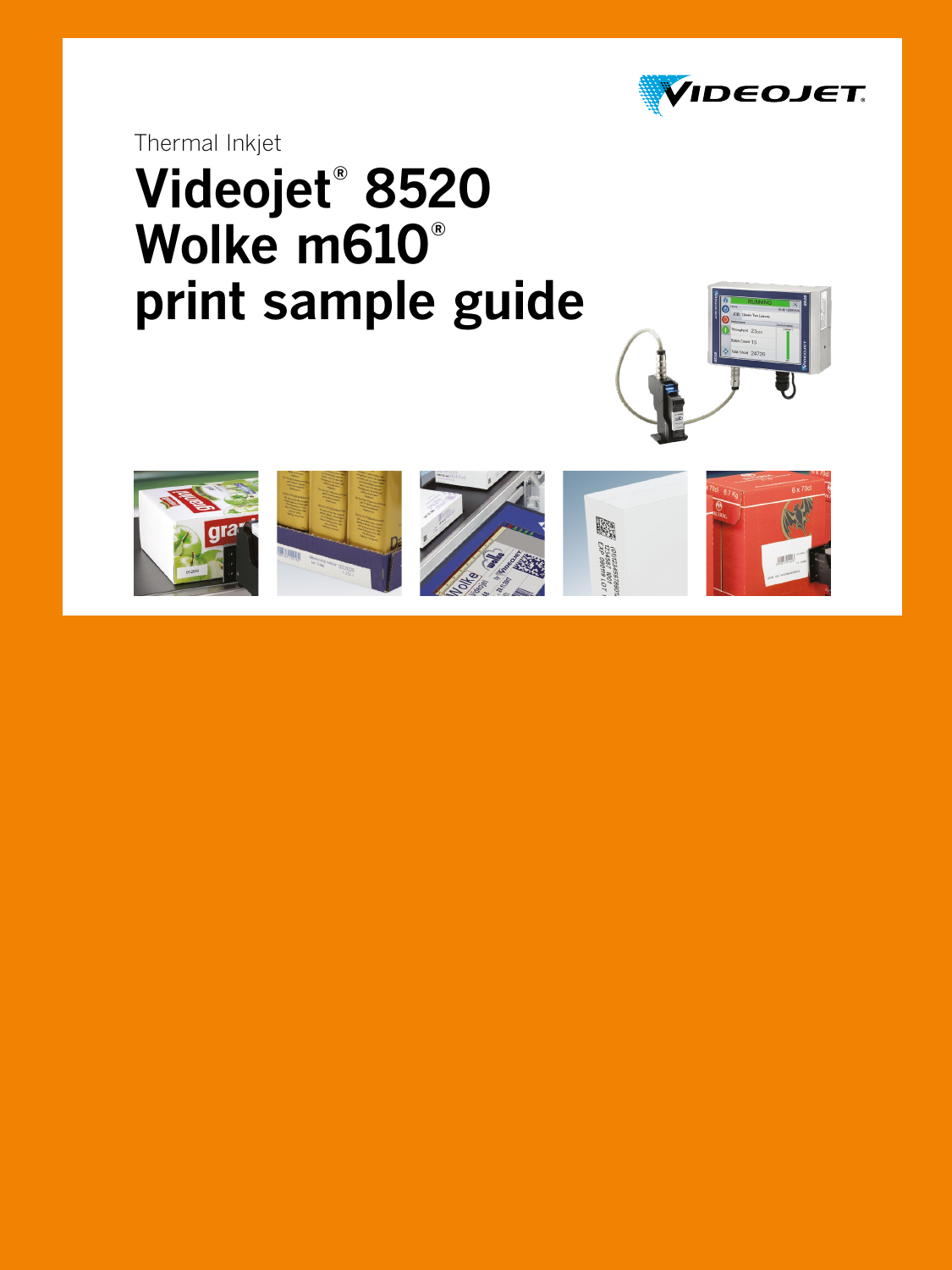### **Clear, consistent codes**

The Videojet 8520 and Wolke m610 printers are the among the highest resolution industrial inkjet printers in the market. This is accomplished through the use of HP® thermal inkjet cartridges, which have a maximum print resolution of 600 x 600 dpi. High resolution means clear, easy to read alphanumeric characters, while enabling more complex coding options and the ability to print 1-dimensional bar codes (UPC, GS1 128), alternate fonts, logos, and the increasingly popular 2-dimensional codes such as GS1 DataMatrix and Quick Response (QR) codes. The benefits do not stop there. Because the cartridge contains the printhead and ink supply, there is no costly maintenance associated with pumps, filters, or tubing. There are no messy ink changes or nozzle washdown procedures Ultimately, the simple design translates to easy operation through fast cartridge replacement. The 8520 and m610 thermal inkjet printers meet the needs of a variety of applications.



### **Consumption Chart**

| Font<br>Height (mm) | <b>Code</b><br><b>Dimensions (mm)</b> | <b>Approx. Number of</b><br><b>Codes Per Cartridge</b> | <b>Print Sample</b>                                             |  |
|---------------------|---------------------------------------|--------------------------------------------------------|-----------------------------------------------------------------|--|
| 3.0                 | 3 x 21                                | 538,000                                                | $9 - 30 - 2019$                                                 |  |
| 3.0                 | 3 x 32                                | 359,000                                                | EXP 9-30-2019                                                   |  |
| 3.0                 | 7 x 20                                | 269,000                                                | $9 - 30 - 2019$<br>A62835T                                      |  |
| 3.0                 | 7 x 32                                | 186,000                                                | EXP 9-30-2019<br>LOT A62835T                                    |  |
| 2.0                 | 9 x 39                                | 124,000                                                | GTIN 03453120000011<br>09-25-19<br><b>EXP</b><br>ABCD1234<br>OT |  |
| 2.5                 | $12.7 \times 36$                      | 56,000                                                 | $2^{\parallel}$<br>94761 5<br>II IIq                            |  |
| 1.8                 | $12.7 \times 70$                      | 27,000                                                 | (10) 0114 254 (99) 11:21                                        |  |

*All samples shown above were printed at 300 x 300 dpi with Premium Black ink (part # WLK660068). Ink consumption varies based on the print resolution selected.*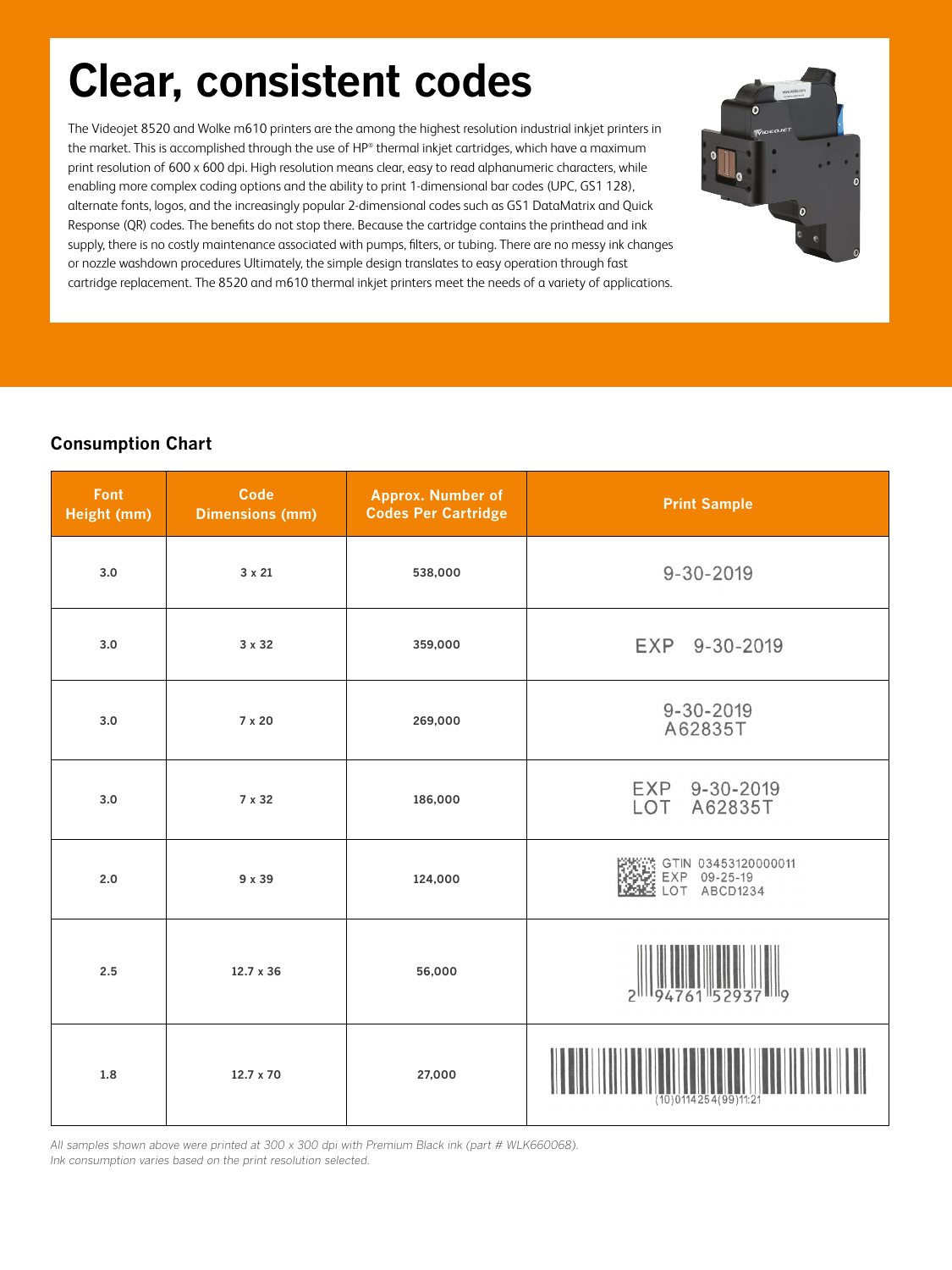## **Line speed vs. horizontal resolution of Videojet and Wolke printers**

The maximum line speed of 8520 and m610 printers is determined only by the horizontal resolution setting of the code printed. The code height is a function of the number of printheads selected, and is independent of the production line speed. See chart below for details. Regardless of whether the code is a single line of text, multiple lines of text, tall bar codes, complex graphics, or any combination thereof, productivity will never be compromised by the amount of content required in the code.

| <b>Vertical Resolution (dpi)</b> |     |                                     | <b>Max Line Speed</b><br>(metres/min.) | <b>Max Print Height</b><br>(inches/mm) |                                              |
|----------------------------------|-----|-------------------------------------|----------------------------------------|----------------------------------------|----------------------------------------------|
|                                  |     | 600                                 | 300                                    |                                        | 8520, m610 touch,<br>m610 advanced, m610 oem |
| Horizontal Resolution (dpi)      | 600 | <b>LOT A62835T</b><br>$9 - 30 - 19$ | <b>LOT A62835T</b><br>$9 - 30 - 19$    | 30.5                                   |                                              |
|                                  | 450 | <b>LOT A62835T</b><br>$9 - 30 - 19$ | <b>LOT A62835T</b><br>$9 - 30 - 19$    | 39.6                                   | 2 inches<br>(50.8mm)                         |
|                                  | 360 | <b>LOT A62835T</b><br>$9 - 30 - 19$ | <b>LOT A62835T</b><br>$9 - 30 - 19$    | 48.8                                   |                                              |
|                                  | 300 | <b>LOT A62835T</b><br>$9 - 30 - 19$ | <b>LOT A62835T</b><br>$9 - 30 - 19$    | 61.0                                   |                                              |
|                                  | 240 | <b>LOT A62835T</b><br>$9 - 30 - 19$ | <b>LOT A62835T</b><br>$9 - 30 - 19$    | 76.2                                   |                                              |
|                                  | 200 | LOT A62835T<br>$9 - 30 - 19$        | <b>LOT A62835T</b><br>$9 - 30 - 19$    | 91.4                                   |                                              |
|                                  | 180 | LOT A62835T<br>$9 - 30 - 19$        | <b>LOT A62835T</b><br>$9 - 30 - 19$    | 100.6                                  |                                              |
|                                  | 150 | A62835T<br>LOTI<br>$9 - 30 - 19$    | A62835T<br>10T<br>$9 - 30 - 19$        | 121.9                                  |                                              |

*All samples shown above were printed with Premium Black ink (part # WLK660068). 300 x 300 dpi represents the industry standard for coding primary packaging. Typical dry times are 1-2 seconds. While print resolutions below 300 x 300 dpi may improve the dry time, increasing the print resolution may result in longer dry times. Please contact your Videojet representative for a complimentary evaluation.*